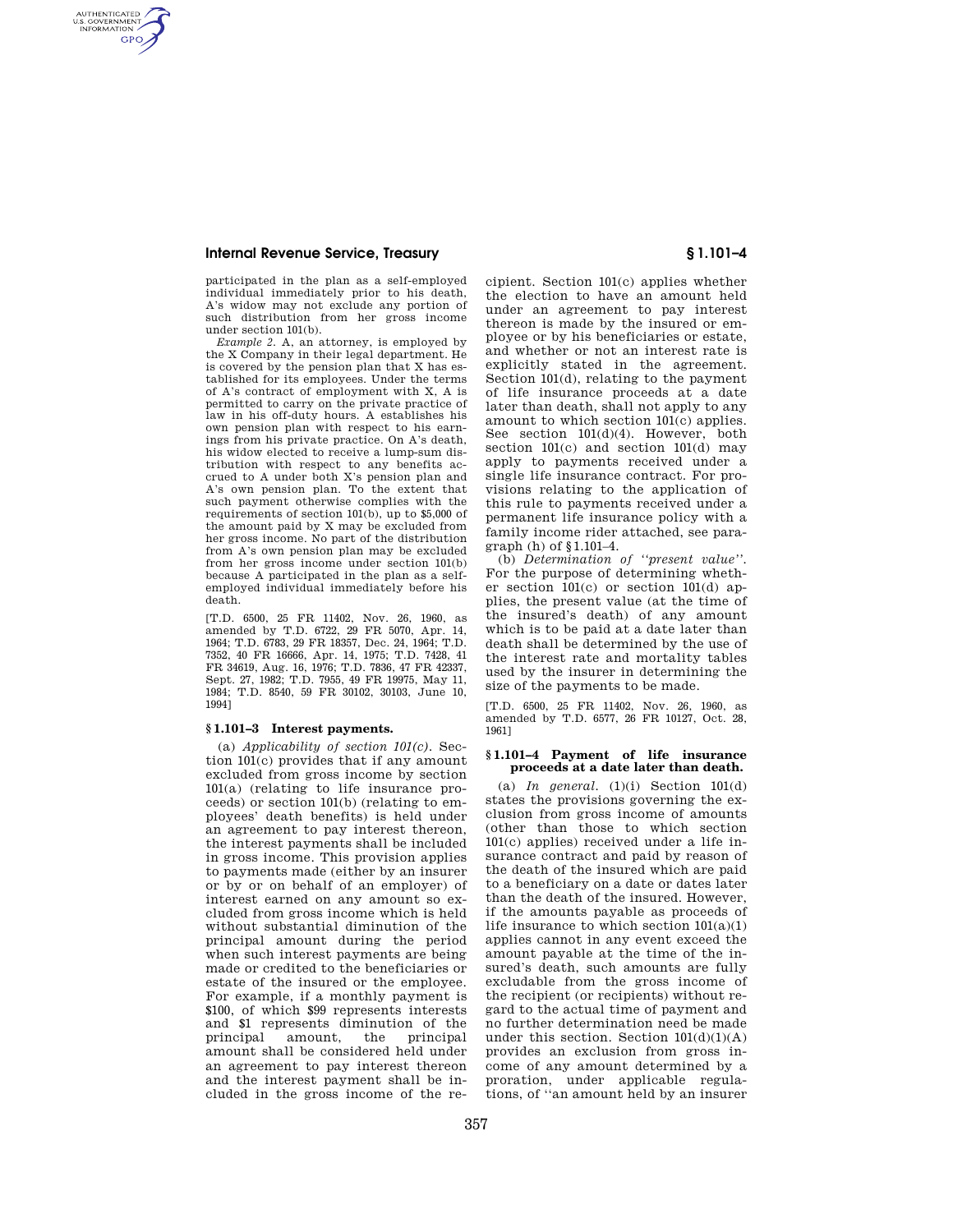with respect to any beneficiary''. The quoted phrase is defined in section  $101(d)(2)$ . For the regulations governing the method of computation of this proration, see paragraphs (c) through (f) of this section. The prorated amounts are to be excluded from the gross income of the beneficiary regardless of the taxable year in which they are actually received (see example (2) of subparagraph (2) of this paragraph).

(ii) Section  $101(d)(1)(B)$  provides an additional exclusion where life insurance proceeds are paid to the surviving spouse of an insured. For purposes of this exclusion, the term ''surviving spouse'' means the spouse of the insured as of the date of death, including a spouse legally separated, but not under a decree of absolute divorce (section  $101(d)(3)$ ). To the extent that the total payments, under one or more agreements, made in excess of the amounts determined by proration under section  $101(d)(1)(A)$  do not exceed \$1,000 in the taxable year of receipt, they shall be excluded from the gross income of the surviving spouse (whether or not payment of any part of such amounts is guaranteed by the insurer). Amounts excludable under section 101(d)(1)(B) are not ''prorated'' amounts.

(2) The principles of this paragraph may be illustrated by the following examples:

*Example 1.* A surviving spouse elects to receive all of the life insurance proceeds with respect to one insured, amounting to \$150,000, in ten annual installments of \$16,500 each, based on a certain guaranteed interest rate. The prorated amount is \$15,000  $($150,000+10)$ . As the second payment, the insurer pays \$17,850, which exceeds the guaranteed payment by \$1,350 as the result of earnings of the insurer in excess of those required to pay the guaranteed installments. The surviving spouse shall include \$1,850 in gross income and exclude \$16,000—determined in the following manner:

| Fixed payment (including guaranteed interest) | \$16,500 |
|-----------------------------------------------|----------|
| Excess interest                               | 1.350    |

|                                               | 17.850 |
|-----------------------------------------------|--------|
|                                               | 15,000 |
| Excess over prorated amount                   | 2.850  |
| Annual excess over prorated amount excludable | 1.000  |
| Amount includible in gross income             | 1.850  |

# **§ 1.101–4 26 CFR Ch. I (4–1–10 Edition)**

*Example 2.* Assume the same facts as in example (1), except that the third and fourth annual installments, totalling \$33,000 (2×\$16,500), are received in a single subsequent taxable year of the surviving spouse. The prorated amount of \$15,000 of each annual installment, totalling \$30,000, shall be excluded even though the spouse receives more than one annual installment in the single subsequent taxable year. However, the surviving spouse is entitled to only one exclusion of \$1,000 under section  $101(d)(1)(B)$  for each taxable year of receipt. The surviving spouse shall include \$2,000 in her gross income for the taxable year with respect to the above installment payments (\$33,000 less the sum of \$30,000 plus \$1,000).

*Example 3.* Assume the same facts as in example (1), except that the surviving spouse dies before receiving all ten annual installments and the remaining installments are paid to her estate or beneficiary. In such a case, \$15,000 of each installment would continue to be excludable from the gross income of the recipient, but any amounts received in excess thereof would be fully includible.

(b) *Amount held by an insurer.* (1) For the purpose of the proration referred to in section  $101(d)(1)$ , an "amount held by an insurer with respect to any beneficiary'' means an amount equal to the present value to such beneficiary (as of the date of death of the insured) of an agreement by the insurer under a life insurance policy (whether as an option or otherwise) to pay such beneficiary an amount or amounts at a date or dates later than the death of the insured (section  $101(d)(2)$ ). The present value of such agreement is to be computed as if the agreement under the life insurance policy had been entered into on the date of death of the insured, except that such value shall be determined by the use of the mortality table and interest rate used by the insurer in calculating payments to be made to the beneficiary under such agreement. Where an insurance policy provides an option for the payment of a specific amount upon the death of the insured in full discharge of the contract, such lump sum is the amount held by the insurer with respect to all beneficiaries (or their beneficiaries) under the contract. See, however, paragraph (e) of this section.

(2) In the case of two or more beneficiaries, the ''amount held by the insurer'' with respect to each beneficiary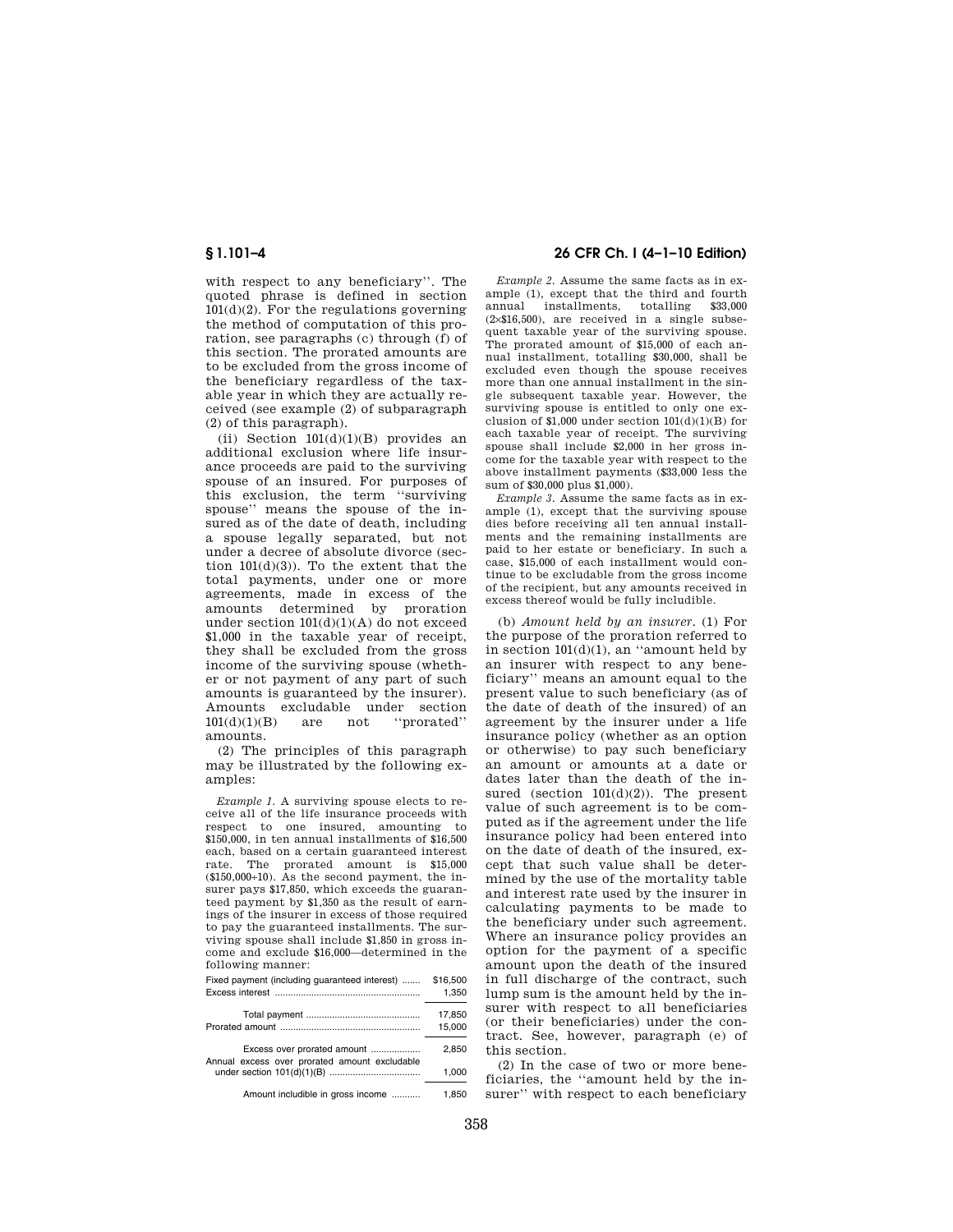depends on the relationship of the different benefits payable to such beneficiaries. Where the amounts payable to two or more beneficiaries are independent of each other, the ''amount held by the insurer with respect to each beneficiary'' shall be determined and prorated over the periods involved independently. Thus, if a certain amount per month is to be paid to A for his life, and, concurrently, another amount per month is to be paid to B for his life, the ''amount held by the insurer'' shall be determined and prorated for both A and B independently, but the aggregate shall not exceed the total present value of such payments to both. On the other hand, if the obligation to pay B was contingent on his surviving A, the ''amount held by the insurer'' shall be considered an amount held with respect to both beneficiaries simultaneously. Furthermore, it is immaterial whether B is a named beneficiary or merely the ultimate recipient of payments for a term of years. For the special rules governing the computation of the proration of the ''amount held by an insurer'' in determining amounts excludable under the provisions of section 101(d), see paragraphs (c) to (f), inclusive, of this section.

(3) Notwithstanding any other provision of this section, if the policy was transferred for a valuable consideration, the total ''amount held by an insurer'' cannot exceed the sum of the consideration paid plus any premiums or other consideration paid subsequent to the transfer if the provisions of section  $101(a)(2)$  and paragraph (b) of §1.101–1 limit the excludability of the proceeds to such total.

(c) *Treatment of payments for life to a sole beneficiary.* If the contract provides for the payment of a specified lump sum, but, pursuant to an agreement between the beneficiary and the insurer, payments are to be made during the life of the beneficiary in lieu of such lump sum, the lump sum shall be divided by the life expectancy of the beneficiary determined in accordance with the mortality table used by the insurer in determining the benefits to be paid. However, if payments are to be made to the estate or beneficiary of the primary beneficiary in the event that the

primary beneficiary dies before receiving a certain number of payments or a specified total amount, such lump sum shall be reduced by the present value (at the time of the insured's death) of amounts which may be paid by reason of the guarantee, in accordance with the provisions of paragraph (e) of this section, before making this calculation. To the extent that payments received in each taxable year do not exceed the amount found from the above calculation, they are ''prorated amounts'' of the ''amount held by an insurer'' and are excludable from the gross income of the beneficiary without regard to whether he lives beyond the life expectancy used in making the calculation. If the contract in question does not provide for the payment of a specific lump sum upon the death of the insured as one of the alternative methods of payment, the present value (at the time of the death of the insured) of the payments to be made the beneficiary, determined in accordance with the interest rate and mortality table used by the insurer in determining the benefits to be paid, shall be used in the above calculation in lieu of a lump sum.

(d) *Treatment of payments to two or more beneficiaries*—(1) *Unrelated payments.* If payments are to be made to two or more beneficiaries, but the payments to be made to each are to be made without regard to whether or not payments are made or continue to be made to the other beneficiaries, the present value (at the time of the insured's death) of such payments to each beneficiary shall be determined independently for each such beneficiary. The present value so determined shall then be divided by the term for which the payments are to be made. If the payments are to be made for the life of the beneficiary, the divisor shall be the life expectancy of the beneficiary. To the extent that payments received by a beneficiary do not exceed the amount found from the above calculation, they are ''prorated amounts'' of the ''amount held by an insurer'' with respect to such beneficiary and are excludable from the gross income of the beneficiary without regard to whether he lives beyond any life expectancy used in making the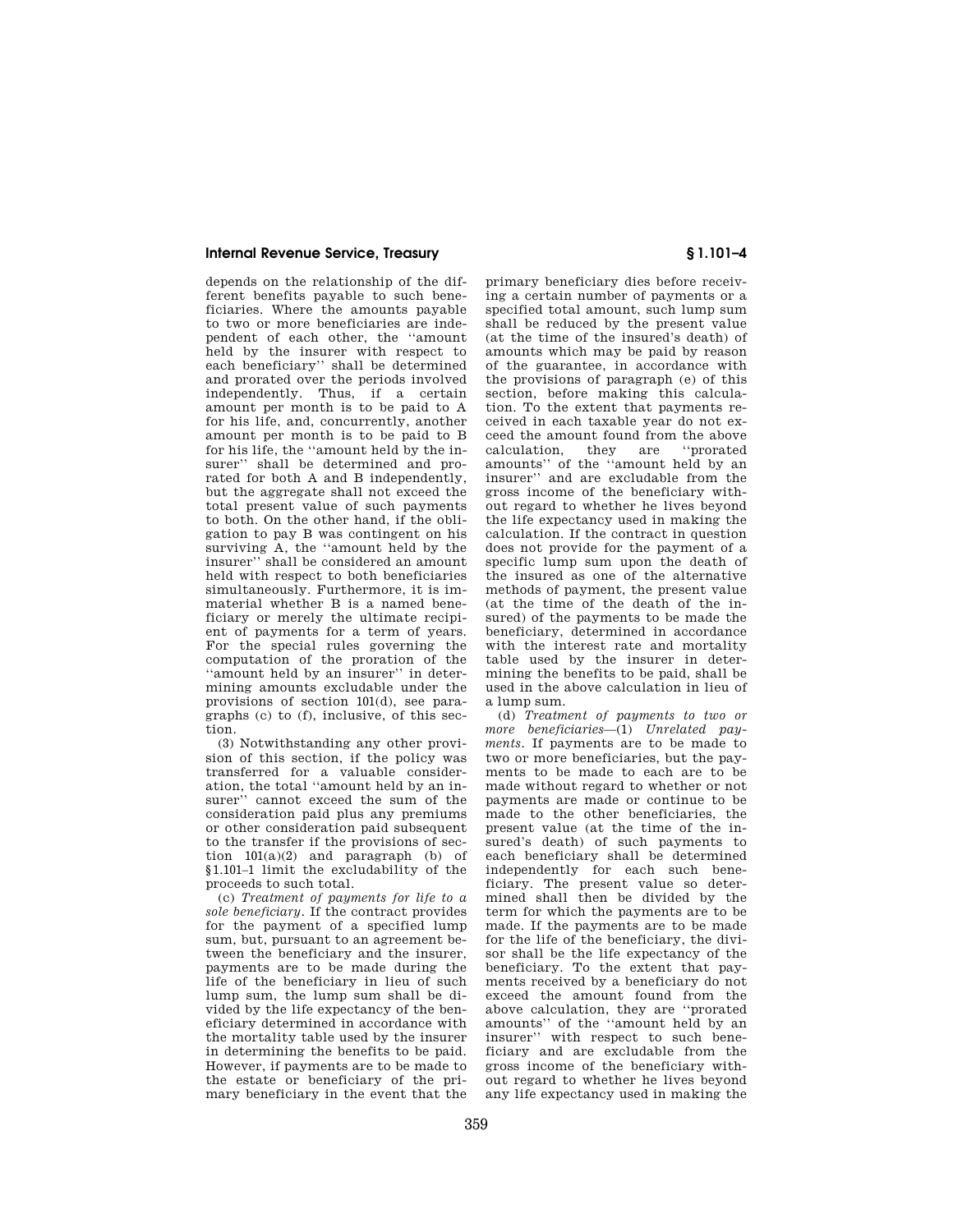calculation. For the purpose of the calculation described above, both the ''present value'' of the payments to be made periodically and the ''life expectancy'' of the beneficiary shall be determined in accordance with the interest rate and mortality table used by the insurer in determining the benefits to be paid. If payments are to be made to the estate or beneficiary of a primary beneficiary in the event that such beneficiary dies before receiving a certain number of payments or a specified total amount, the ''present value'' of payments to such beneficiary shall not include the present value (at the time of the insured's death) of amounts which may be paid by reason of such a guarantee. See paragraph (e) of this section.

(2) *Related payments.* If payments to be made to two or more beneficiaries are in the nature of a joint and survivor annuity (as described in paragraph (b) of §1.72–5), the present value (at the time of the insured's death) of the payments to be made to all such beneficiaries shall be divided by the life expectancy of such beneficiaries as a group. To the extent that the payments received by a beneficiary do not exceed the amount found from the above calculation, they are ''prorated amounts'' of the ''amount held by an insurer'' with respect to such beneficiary and are excludable from the gross income of the beneficiary without regard to whether all the beneficiaries involved live beyond the life expectancy used in making the calculation. For the purpose of the calculation described above, both the ''present value" of the payments to be made periodically and the "life expectancy" of riodically and the "life expectancy" all the beneficiaries as a group shall be determined in accordance with the interest rate and mortality table used by the insurer in determining the benefits to be paid. If the contract provides that certain payments are to be made in the event that all the beneficiaries of the group die before a specified number of payments or a specified total amount is received by them, the present value of payments to be made to the group shall not include the present value (at the time of the insured's death) of amounts which may be paid by reason

# **§ 1.101–4 26 CFR Ch. I (4–1–10 Edition)**

of such a guarantee. See paragraph (e) of this section.

(3) *Payments to secondary beneficiaries.*  Payments made by reason of the death of a beneficiary (or beneficiaries) under a contract providing that such payments shall be made in the event that the beneficiary (or beneficiaries) die before receiving a specified number of payments or a specified total amount shall be excluded from the gross income of the recipient to the extent that such payments are made solely by reason of such guarantee.

(e) *Treatment of present value of guaranteed payments.* In the case of payments which are to be made for a life or lives under a contract providing that further amounts shall be paid upon the death of the primary beneficiary (or beneficiaries) in the event that such beneficiary (or beneficiaries) die before receiving a specified number of payments or a specified total amount, the present value (at the time of the insured's death) of all payments to be made under the contract shall not include, for purposes of prorating the amount held by the insurer, the present value of the payments which may be made to the estate or beneficiary of the primary beneficiary. In such a case, any lump sum amount used to measure the value of the amount held by an insurer with respect to the primary beneficiary must be reduced by the value at the time of the insured's death of any amounts which may be paid by reason of the guarantee provided for a secondary beneficiary or the estate of the primary beneficiary before prorating such lump sum over the life or lives of the primary beneficiaries. Such present value (of the guaranteed payment) shall be determined by the use of the interest rate and mortality tables used by the insurer in determining the benefits to be paid.

(f) *Treatment of payments not paid periodically.* Payments made to beneficiaries other than periodically shall be included in the gross income of the recipients, but only to the extent that they exceed amounts payable at the time of the death of the insured to each such beneficiary or, where no such amounts are specified, the present value of such payments at that time.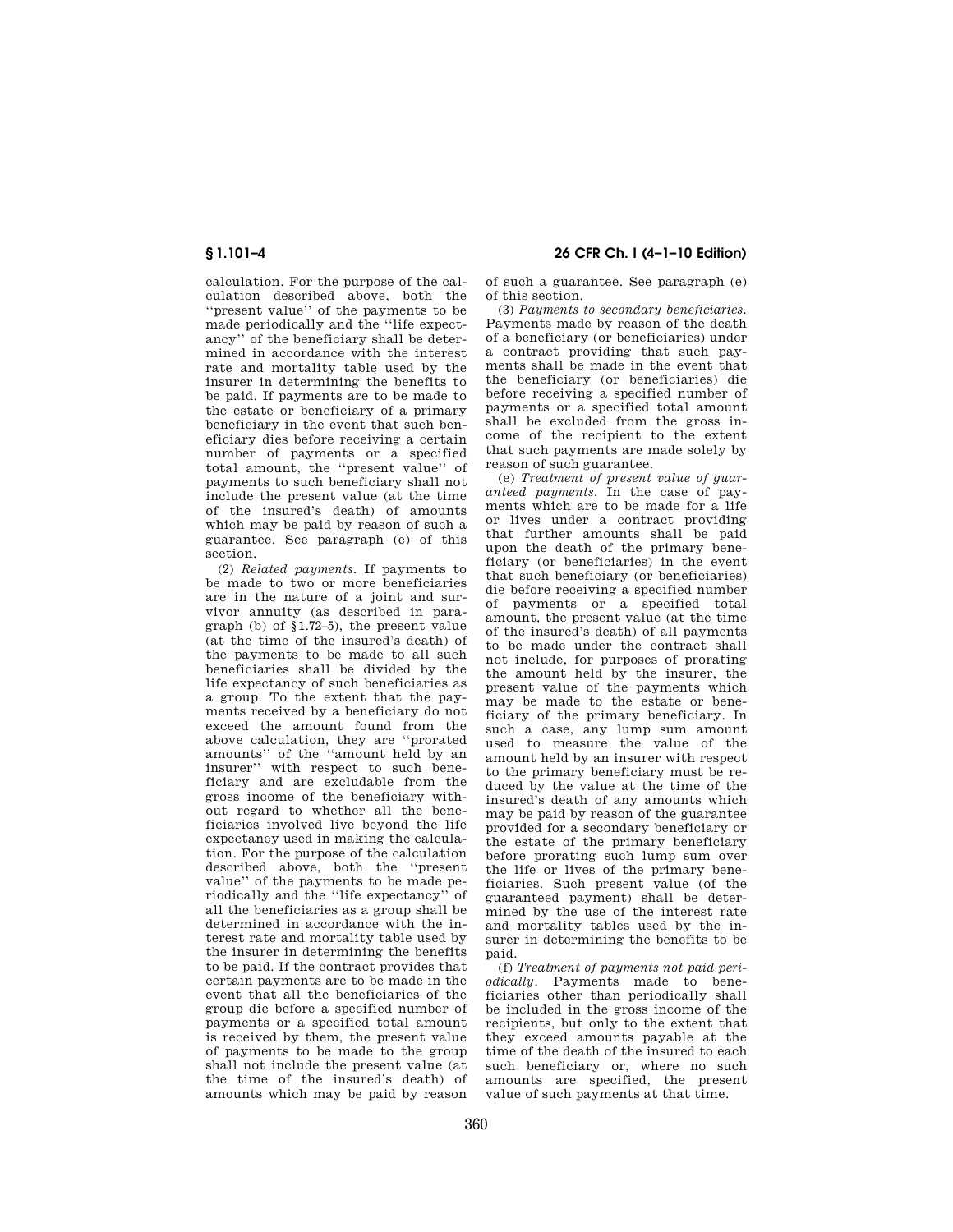(g) *Examples.* The principles of this section may be illustrated by the following examples:

*Example 1.* A life insurance policy provides for the payment of \$20,000 in a lump sum to the beneficiary at the death of the insured. Upon the death of the insured, the beneficiary elects an option to leave the proceeds with the company for five years and then receive payment of \$24,000, having no claim of right to any part of such sum before the entire five years have passed. Upon the payment of the larger sum, \$24,000, the beneficiary shall include \$4,000 in gross income and exclude \$20,000 therefrom. If it is assumed that the same insurer has determined the benefits to be paid, the same result would obtain if no lump sum amount were provided for at the death of the insured and the beneficiary were to be paid \$24,000 five years later. In neither of these cases would the surviving spouse be able to exclude any additional amount from gross income since both cases involve an amount held by an insurer under an agreement to pay interest thereon to which section 101(c) applies, rather than an amount to be paid periodically after the death of the insured to which section 101(d) applies.

*Example 2.* A life insurance policy provides that \$1,200 per year shall be paid the sole beneficiary (other than a surviving spouse) until a fund of \$20,000 and interest which accrues on the remaining balance is exhausted. A guaranteed rate of interest is specified, but excess interest may be credited according to the earnings of the insurer. Assuming that the fund will be exhausted in 20 years if only the guaranteed interest is actually credited, the beneficiary shall exclude \$1,000 of each installment received (\$20,000 divided by 20) and any installments received, whether by the beneficiary or his estate or beneficiary, in excess of 20 shall be fully included in the gross income of the recipient. If, instead, the excess interest were to be paid each year, any portion of each installment representing an excess over \$1,000 would be fully includible in the recipient's gross income. Thus, if an installment of \$1,350 were received, \$350 of it would be included in gross income.

*Example 3.* Assume that the sole life insurance policy of a decedent provides only for the payment of \$5,000 per year for the life of his surviving spouse, beginning with the insured's death. If the present value of the proceeds, determined by reference to the interest rate and the mortality table used by the insurance company, is \$60,000, and such beneficiary's life expectancy is 20 years, \$3,000 of each \$5,000 payment (\$60,000 divided by 20) is excludable as the prorated portion of the "amount held by an insurer". For each taxable year in which a payment is made, an additional \$1,000 is excludable from the gross

income of the surviving spouse. Hence, if she receives only one \$5,000 payment in her taxable year, only \$1,000 is includible in her gross income in that year with respect to such payment (\$5,000 less the total amount excludable, \$4,000). Assuming that the policy also provides for payments of \$2,000 per year for 10 years to the daughter of the insured, the present value of the payments to the daughter is to be computed separately for the purpose of determining the excludable portion of each payment to her. Assuming that such present value is \$15,000, \$1,500 of each payment of \$2,000 received by the daughter is excludable from her gross income (\$15,000 divided by 10). The remaining \$500 shall be included in the gross income of the daughter.

*Example 4.* Beneficiaries A and B, neither of whom is the surviving spouse of the insured, are each to receive annual payments of \$1,800 for each of their respective lives upon the death of the insured. The contract does not provide for payments to be made in any other manner. Assuming that the present value of the payments to be made to A, whose life expectancy according to the insurer's mortality table is 30 years, is \$36,000, A shall exclude \$1,200 of each payment received (\$36,000 divided by 30). Assuming that the present value of the payments to be made to B, whose life expectancy according to the insurer's mortality table is 20 years, is \$27,000, B shall exclude \$1,350 of each payment received (\$27,000 divided by 20).

*Example 5.* A life insurance policy provides for the payment of \$76,500 in a lump sum to the beneficiary, A, at the death of the insured. Upon the insured's death, however, A selects an option for the payment of \$2,000 per year for her life and for the same amount to be paid after her death to B, her daughter, for her life. Assuming that since A is 51 years of age and her daughter is 28 years of age, the insurer determined the amount of the payments by reference to a mortality table under which the life expectancy for the lives of both A and B, joint and survivor, is 51 years, \$1,500 of each \$2,000 payment to either A or B (\$76,500 divided by 51, or \$1,500) shall be excluded from the gross income of the recipient. However, if A is the surviving spouse of the insured and no other contracts of insurance whose proceeds are to be paid to her at a date later than death are involved, A shall exclude the entire payment of \$2,000 in any taxable year in which she receives but one such payment because of the additional exclusion under section 101(d)(1)(B).

*Example 6.* Beneficiaries A and B, neither of whom is the surviving spouse of the insured. are each to receive annual payments of \$1,800 for each of their respective lives upon the death of the insured, but after the death of either, the survivor is to receive the payments formerly made to the deceased beneficiary until the survivor dies. Assuming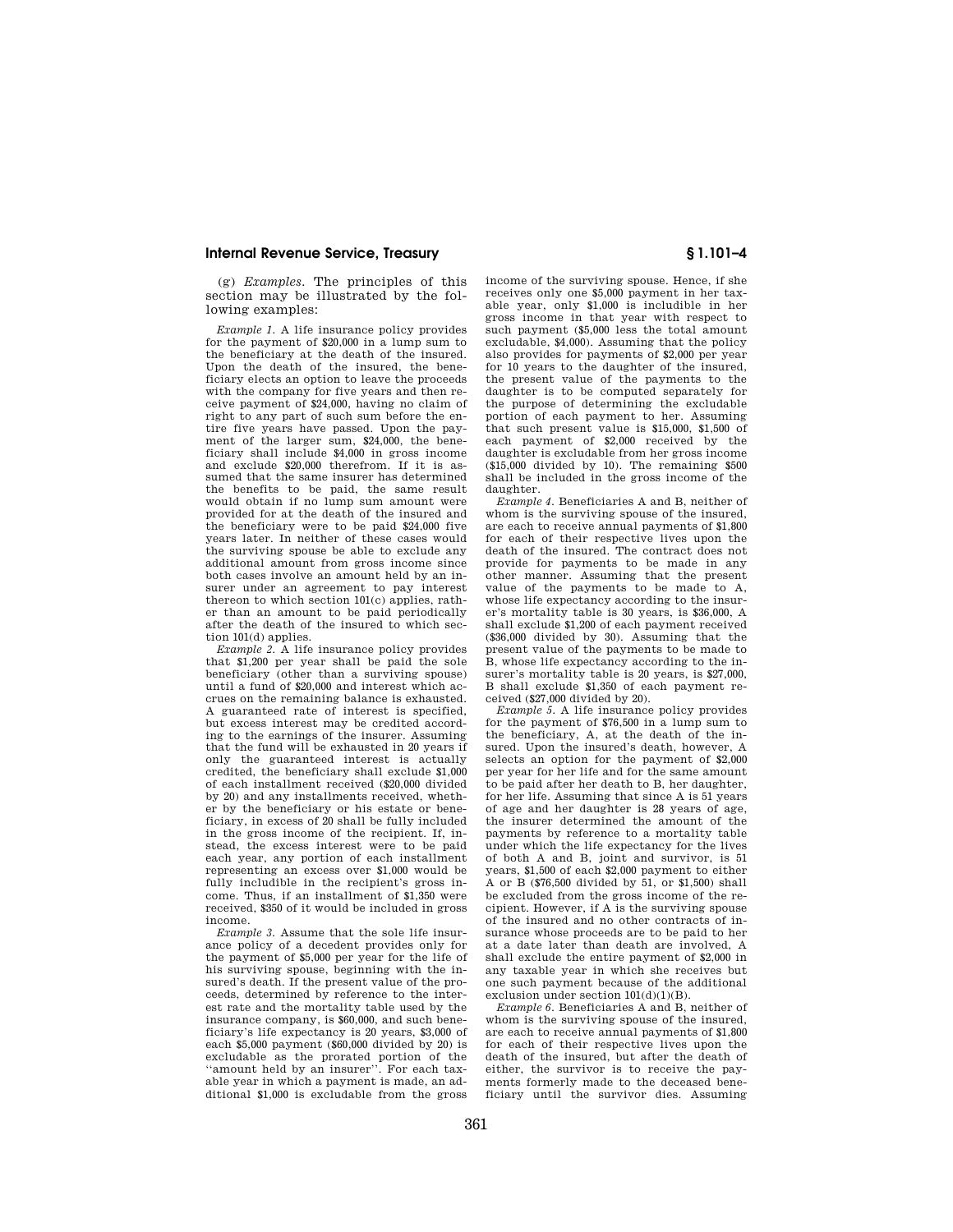that the life expectancy, joint and survivor, of A and B in accordance with the mortality table used by the insurer is 32 years and assuming that the total present value of the benefits to both (determined in accordance with the interest rate used by the insurer) is \$80,000, A and B shall each exclude \$1,250 of each installment of \$1,800 (\$80,000 divided by the life expectancy, 32, multiplied by the fraction of the annual payment payable to each, one-half) until the death of either. Thereafter, the survivor shall exclude \$2,500 of each installment of \$3,600 (\$80,000 divided by 32).

*Example 7.* A life insurance policy provides for the payment of \$75,000 in a lump sum to the beneficiary, A, at the death of the insured. A, upon the insured's death, however, selects an option for the payment of \$4,000 per year for life, with a guarantee that any part of the \$75,000 lump sum not paid to A before his death shall be paid to B (or his estate). A's beneficiary. Assuming that, under the criteria used by the insurer in determining the benefits to be paid, the present value of the guaranteed amount to B is \$13,500 and that A's life expectancy is 25 years, the lump sum shall be reduced by the present value of the guarantee to B (\$75,000 less  $$13,500$ , or  $$61,500$  and divided by A's life expectancy (\$61,500 divided by 25, or \$2,460). Hence, \$2,460 of each \$4,000 payment is excludable from A's gross income. If A is the surviving spouse of the insured and no other contracts of insurance whose proceeds are to be paid to her at a date later than death are involved, A shall exclude \$3,460 of each \$4,000 payment from gross income in any taxable year in which but one such payment is received. Under these facts, if any amount is paid to B by reason of the fact that A dies before receiving a total of \$75,000, the residue of the lump sum paid to B shall be excluded from B's gross income since it is wholly in lieu of the present value of such guarantee plus the present value of the payments to be made to the first beneficiary, and is therefore entirely an ''amount held by an insurer'' paid at a date later than death (see paragraph (d)(3) of this section).

*Example 8.* Assume that an insurance policy does not provide for the payment of a lump sum, but provides for the payment of \$1,200 per year for a beneficiary's life upon the death of the insured, and also provides that if ten payments are not made to the beneficiary before death a secondary beneficiary (whether named by the insured or by the first beneficiary) shall receive the remainder of the ten payments in similar installments. If, according to the criteria used by the insurance company in determining the benefits, the present value of the payments to the first beneficiary is \$12,000 and the life expectancy of such beneficiary is 15 years, \$800 of each payment received by the first beneficiary is excludable from gross in-

## **§ 1.101–4 26 CFR Ch. I (4–1–10 Edition)**

come. Assuming that the same figures obtain even though the payments are to be made at the rate of \$100 per month, the yearly exclusion remains the same unless more or less than twelve months' installments are received by the beneficiary in a particular taxable year. In such a case two-thirds of the total received in the particular taxable year with respect to such beneficiary shall be excluded from gross income. Under either of the above alternatives, any amount received by the second beneficiary by reason of the guarantee of ten payments is fully excludable from the beneficiary's gross income since it is wholly in lieu of the present value of such guarantee plus the present value of the payments to be made to the first beneficiary and is therefore entirely an ''amount held by an insurer'' paid at a date later than death (see paragraph (d)(3) of this section).

(h) *Applicability of both section 101(c) and 101(d) to payments under a single life insurance contract*—(1) *In general.* Section 101(d) shall not apply to interest payments on any amount held by an insurer under an agreement to pay interest thereon (see sections 101(c) and 101(d)(4) and §1.101–3). On the other hand, both section 101(c) and section 101(d) may be applicable to payments received under a single life insurance contract, if such payments consist both of interest on an amount held by an insurer under an agreement to pay interest thereon and of amounts held by the insurer and paid on a date or dates later than the death of the insured. One instance when both section 101(c) and section 101(d) may be applicable to payments received under a single life insurance contract is in the case of a permanent life insurance policy with a family income rider attached. A typical family income rider is one which provides additional term insurance coverage for a specified number of years from the register date of the basic policy. Under the policy with such a rider, if the insured dies at any time during the term period, the beneficiary is entitled to receive (i) monthly payments of a specified amount commencing as of the date of death and continuing for the balance of the term period, and (ii) a lump sum payment of the proceeds under the basic policy to be paid at the end of the term period. If the insured dies after the expiration of the term period, the beneficiary receives only the proceeds under the basic policy. If the insured dies before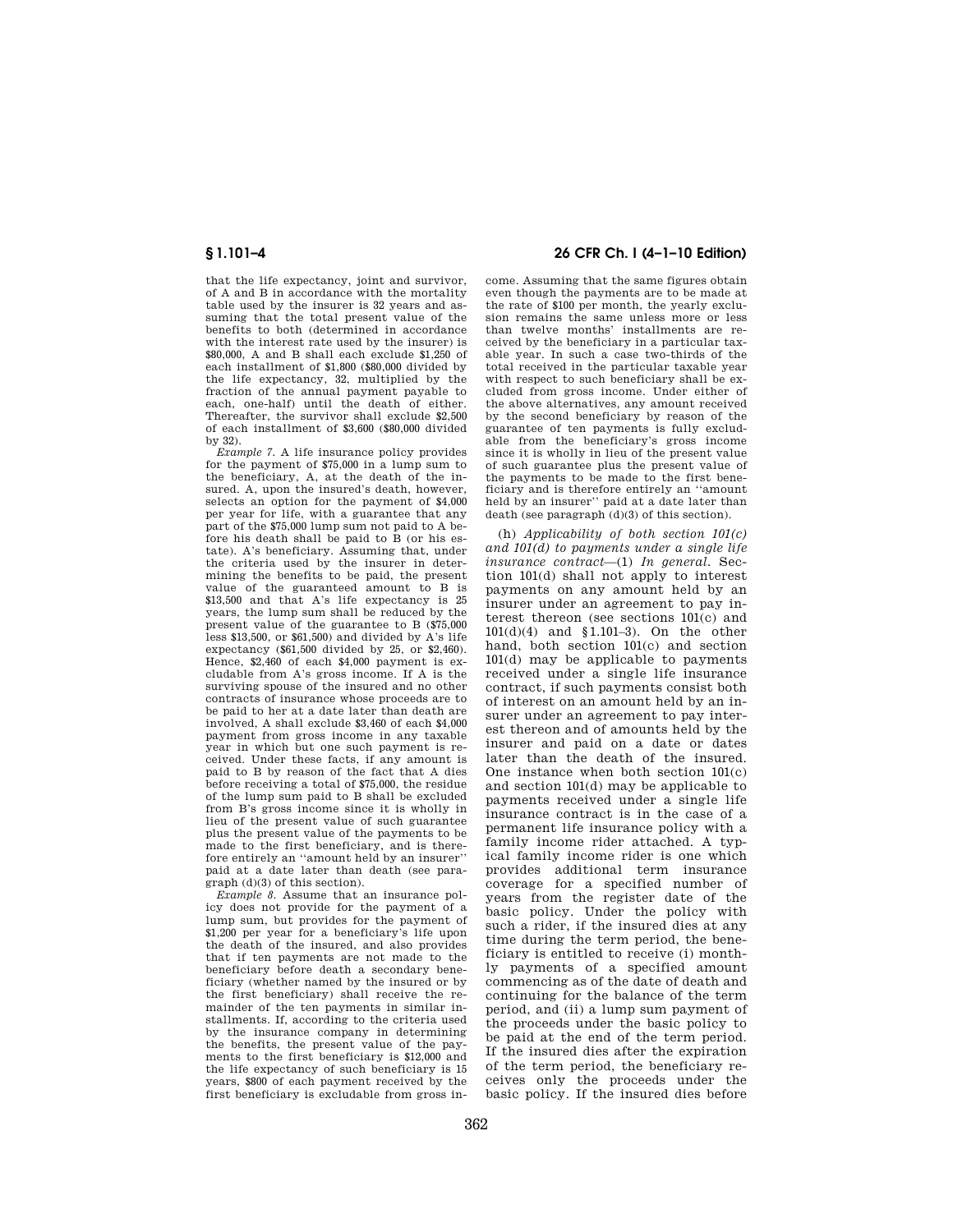the expiration of the term period, part of each monthly payment received by the beneficiary during the term period consists of interest on the proceeds of the basic policy (such proceeds being retained by the insurer until the end of the term period). The remaining part consists of an installment (principal plus interest) of the proceeds of the terms insurance purchased under the family income rider. The amount of term insurance which is provided under the family income rider is, therefore, that amount which, at the date of the insured's death, will provide proceeds sufficient to fund such remaining part of each monthly payment. Since the proceeds under the basic policy are held by the insurer until the end of the term period, that portion of each monthly payment which consists of interest on such proceeds is interest on an amount held by an insurer under an agreement to pay interest thereon and is includible in gross income under section 101(c). On the other hand, since the remaining portion of each monthly payment consists of an installment payment (principal plus interest) of the proceeds of the term insurance, it is a payment of an amount held by the insurer and paid on a date later than the death of the insured to which section 101(d) and this section applies (including the \$1,000 exclusion allowed the surviving spouse under section  $101(d)(1)(B)$ . The proceeds of the basic policy, when received in a lump sum at the end of the term period, are excludable from gross income under section  $101(a)$ .

(2) *Example of tax treatment of amounts received under a family income rider.* The following example illustrates the application of the principles contained in subparagraph (1) of this paragraph to payments received under a permanent life insurance policy with a family income rider attached:

*Example.* The sole life insurance policy of the insured provides for the payment of \$100,000 to the beneficiary (the insured's spouse) on his death. In addition, there is attached to the policy a family income rider which provides that, if the insured dies before the 20th anniversary of the basic policy, the beneficiary shall receive (i) monthly payments of \$1,000 commencing on the date of the insured's death and ending with the payment prior to the 20th anniversary of the

basic policy, and (ii) a single payment of \$100,000 payable on the 20th anniversary of the basic policy. On the date of the insured's death, the beneficiary (surviving spouse of the insured) is entitled to 36 monthly payments of \$1,000 and to the single payment of \$100,000 on the 20th anniversary of the basic policy. The value of the proceeds of the term insurance at the date of the insured's death is \$28,409.00 (the present value of the portion of the monthly payments to which section 101(d) applies computed on the basis that the interest rate used by the insurer in determining the benefits to be paid under the contract is 21⁄4 percent). The amount of each monthly payment of \$1,000 which is includible in the beneficiary's gross income is determined in the following manner:

| (a) Total amount of monthly payment                      | \$1,000.00 |
|----------------------------------------------------------|------------|
| (b) Amount includible in gross income under              |            |
| section 101(c) as interest on the \$100,000              |            |
| proceeds under the basic policy held by the              |            |
| insurer until 20th anniversary of the basic pol-         |            |
| icy (computed on the basis that the interest             |            |
| rate used by the insurer in determining the              |            |
| benefits to be paid under the contract is $2\frac{1}{4}$ |            |
|                                                          | 185.00     |
| (c) Amount to which section 101(d) applies ((a)          |            |
|                                                          | 815.00     |
| (d) Amount excludable from gross income under            |            |
|                                                          | 789.14     |
| (e) Amount includible in gross income under              |            |
| section 101(d) without taking into account the           |            |
| \$1,000 exclusion allowed the beneficiary as             |            |
| the surviving spouse $((c)$ minus $(d))$                 | 25.86      |

The beneficiary, as the surviving spouse of the insured, is entitled to exclude the amounts otherwise includible in gross income under section 101(d) (item (*e*)) to the extent such amounts do not exceed \$1,000 in the taxable year of receipt. This exclusion is not applicable, however, with respect to the amount of each payment which is includible in gross income under section 101(c) (item (*b*)). In this example, therefore, the beneficiary must include \$185 of each monthly payment in gross income (amount includible under section 101(c)), but may exclude the \$25.86 which is otherwise includible under section 101(d). The payment of \$100,000 which is payable to the beneficiary on the 20th anniversary of the basic policy will be entirely excludable from gross income under section  $101(a)$ .

(3) *Limitation on amount considered to be an ''amount held by an insurer''.* See paragraph (b)(3) of this section for a limitation on the amount which shall be considered an ''amount held by an insurer'' in the case of proceeds of life insurance which are paid subsequent to the transfer of the policy for a valuable consideration.

(4) *Effective date.* The provisions of this paragraph are applicable only with respect to amounts received during